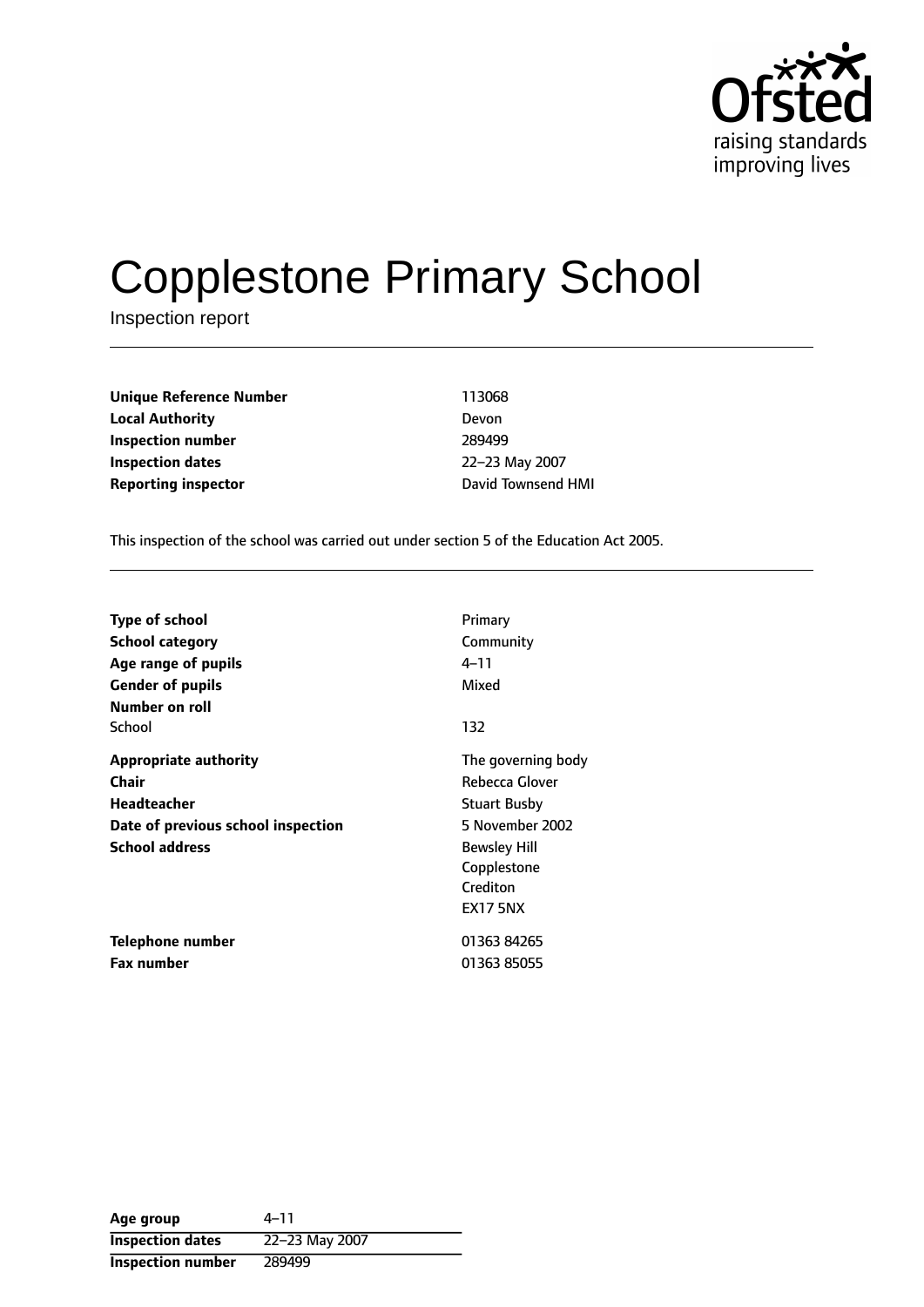.

© Crown copyright 2007

#### Website: www.ofsted.gov.uk

This document may be reproduced in whole or in part for non-commercial educational purposes, provided that the information quoted is reproduced without adaptation and the source and date of publication are stated.

Further copies of this report are obtainable from the school. Under the Education Act 2005, the school must provide a copy of this report free of charge to certain categories of people. A charge not exceeding the full cost of reproduction may be made for any other copies supplied.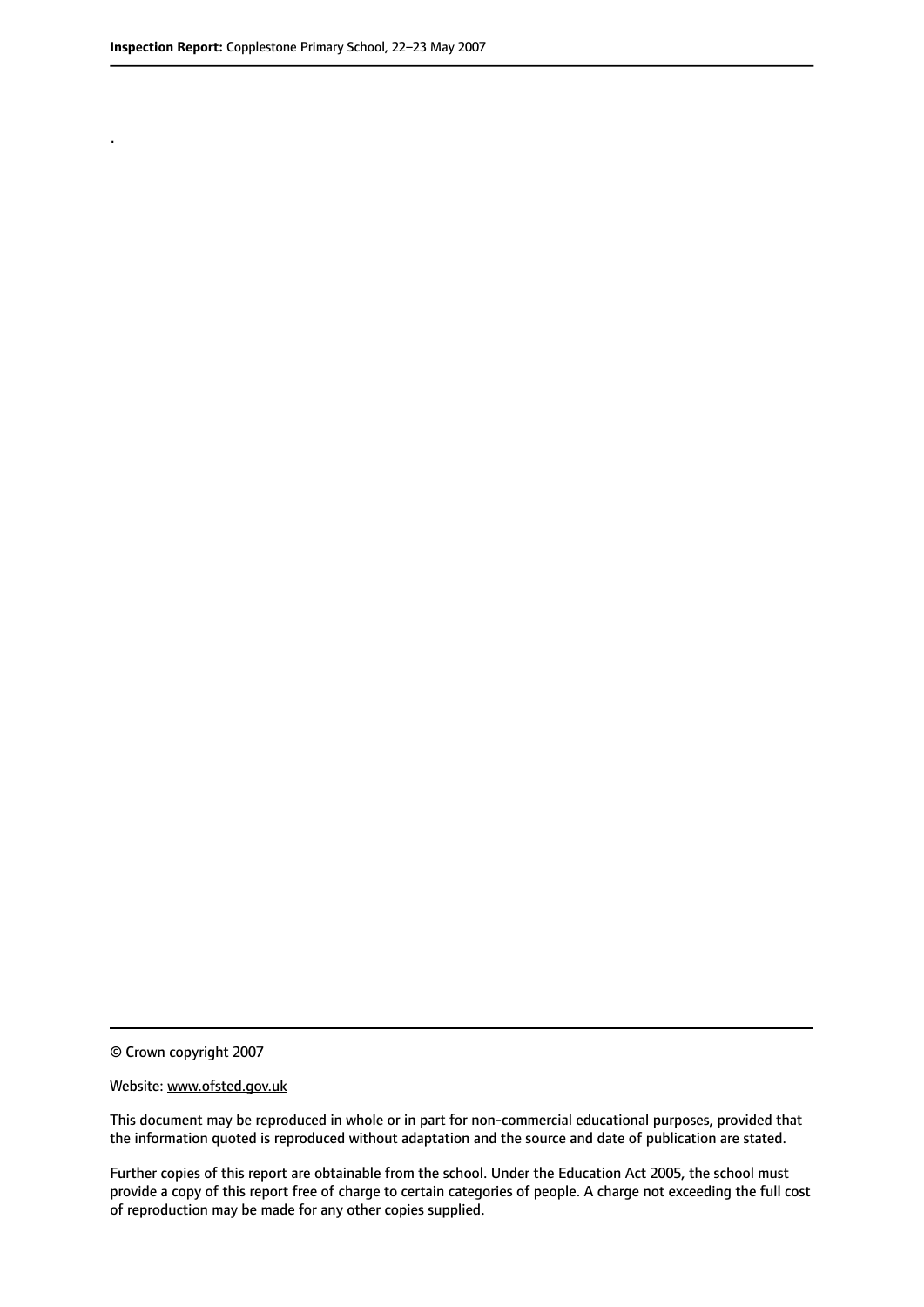### **Introduction**

The inspection was carried out by one of Her Majesty's Inspectors.

### **Description of the school**

This is a smaller than average primary school in a rural setting. Almost all pupils are White British and a few who are from other ethnic backgrounds have English as an additional language. The proportion of pupils with learning difficulties and disabilities is slightly above average. A higher than average proportion of pupils joins the school at times other than the start of the Reception Year. Attainment on entry to Reception is broadly in line with that expected for children of this age.

The headteacher took up his post at the start of the summer term 2007. Before this appointment, an acting headteacher led the school for a period of 18 months. The teaching team has also been reorganised since the departure of the deputy headteacher in 2005.

### **Key for inspection grades**

| Grade 1 | Outstanding  |
|---------|--------------|
| Grade 2 | Good         |
| Grade 3 | Satisfactory |
| Grade 4 | Inadequate   |
|         |              |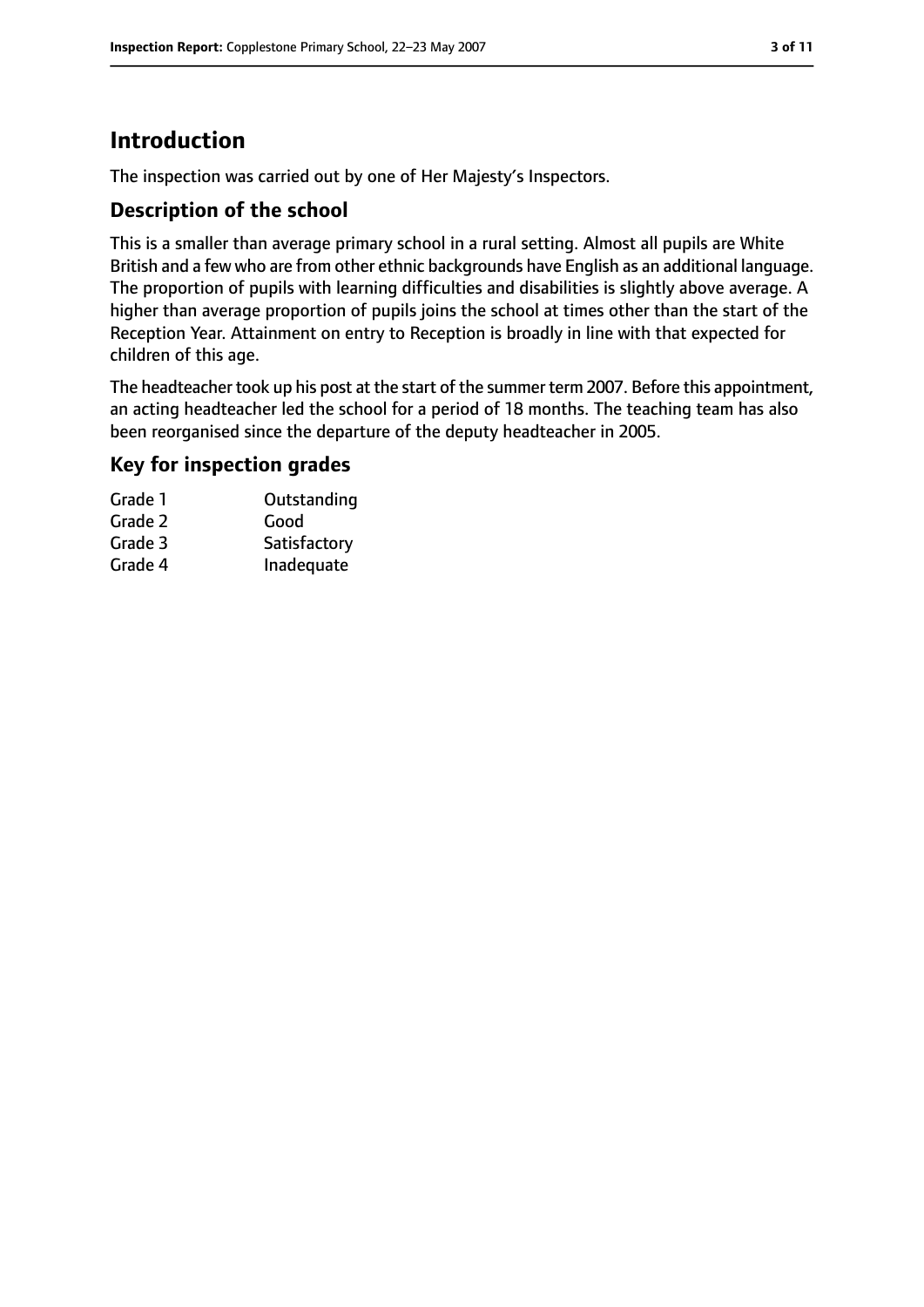### **Overall effectiveness of the school**

#### **Grade: 3**

Copplestone Primary School provides a satisfactory education for its pupils. There has been recent improvement to pupils' achievement, which is satisfactory. Senior leaders are working effectively to improve the progress made by pupils, although there is work still to do to meet the school's higher aspirations.

Standards are broadly average. Whilst pupils' achievement in last year's national tests was adversely affected by the staffing difficulties experienced last year, it is now satisfactory. This is as a result of the improvements that have been secured to teaching and learning. Whilst teaching is satisfactory overall, inconsistencies remain that mean that some learners, including middle ability and, especially, more able pupils, do not achieve to their full capabilities.

Provision in the Foundation Stage is inadequate because the curriculum for Reception children is not planned or taught well enough to allow them to progress at their own pace across each area of learning. Although children make satisfactory progress in early literacy, mathematics and personal development, they do not do as well as they should in other areas of learning. Teaching and learning are satisfactory overall. They are inconsistent, however, because not all teachers are fully aware of how to use assessment data to plan challenging tasks to meet the needs of all pupils.

There is satisfactory capacity to improve because the new headteacher has set a clear direction for school improvement. He has a clear view of current performance and school self-evaluation is accurate. The school now has systems in place for checking the progress of each pupil and effective intervention programmes have been introduced for those pupils at risk of failing to reach expected levels.

Care, guidance and support are satisfactory overall. Pastoral care is good. Assessment procedures have improved but target-setting and marking across the school do not establish accurately what the next steps in learning are for each pupil. As a result, they do not provide pupils with clear enough guidance on how to improve their work. The pupils' personal development and well-being are good. Parents appreciate the caring and happy atmosphere in the school. Pupils enjoy school, feel safe and behave well. They appreciate the broad and balanced curriculum and especially like the wide range of extra-curricular opportunities on offer, which include many musical and sporting options.

#### **What the school should do to improve further**

- Improve the quality of provision in the Foundation Stage so that children progress well in all areas of their learning.
- Ensure that the quality of teaching and learning is consistently good enough to help pupils of all abilities to make the progress of which they are capable.
- Make sure that target-setting and marking accurately identify each pupil's next steps in learning and provide clear guidance to pupils to improve their performance. A small proportion of the schools whose overall effectiveness is judged satisfactory but which have areas of underperformance will receive a monitoring visit by an Ofsted inspector before their next section 5 inspection.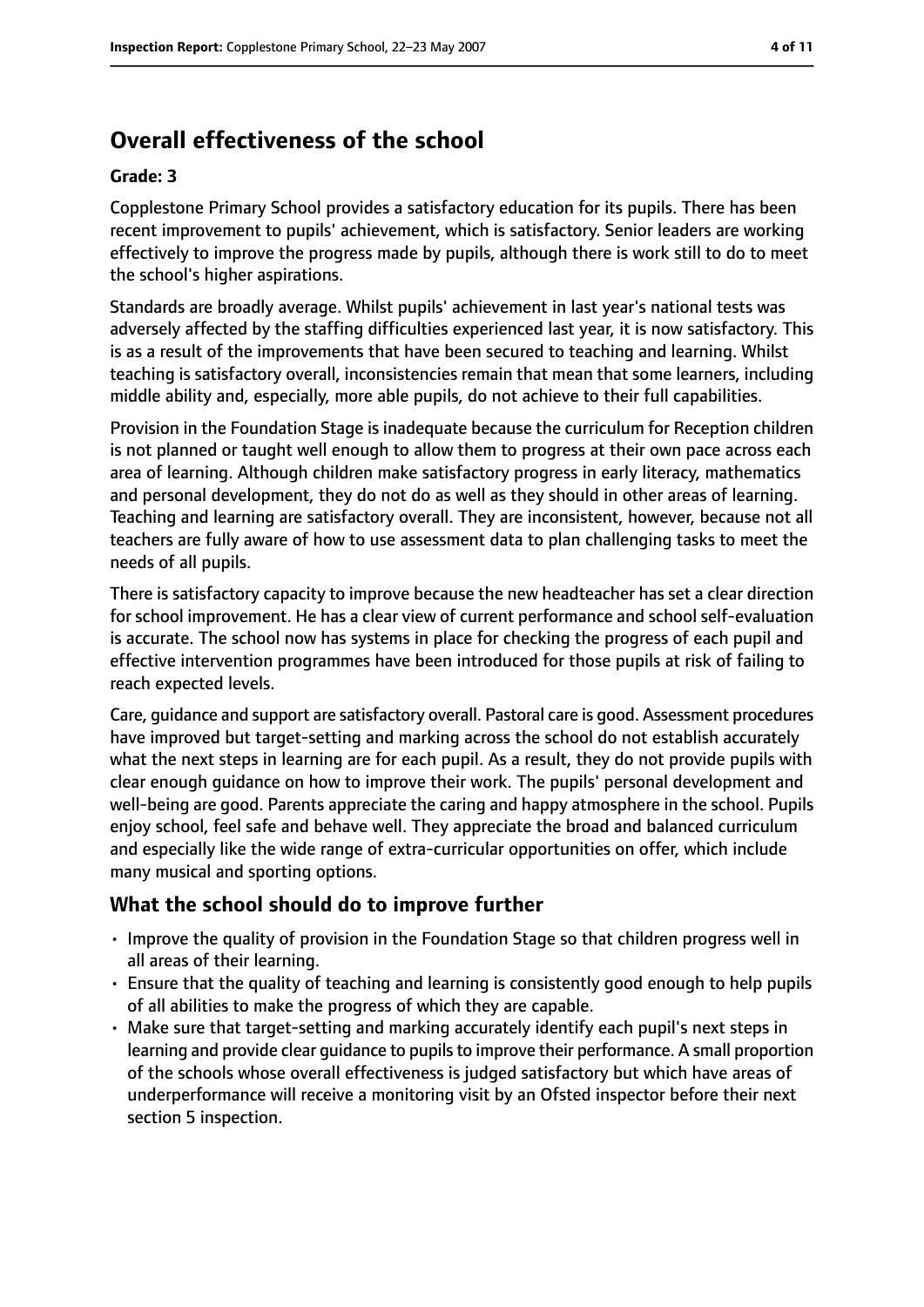### **Achievement and standards**

#### **Grade: 3**

Standards are broadly average and pupils' achievement is satisfactory. Children in Reception make satisfactory progress with language, literacy, mathematical and personal development. By the time they start Year 1 many have reached the levels expected for their age in these areas and those who have not are working steadily towards them. However, in other areas of learning, such as creative development and knowledge and understanding of the world, children do not do as well as they should because of the inadequate provision across the wider curriculum. In Years 1 and 2, pupils' achievement is satisfactory. By the end of Year 2, standards are average in reading, writing and mathematics as a result of the systematic teaching pupils receive in these subject areas.

Test results over time show pupils reach broadly average standards at the end of Year 6. However, the school's recent upheaval led to Year 6 attaining below average results last year, especially in writing. This year, teaching for the oldest pupils is much improved and writing strategies are well modelled. Year 6 pupils are making good progress and are catching up lost ground.

Although achievement is satisfactory for pupils in Years 1 to 6, inconsistencies in their rate of progress remain because the match of work to pupils' ability is not precise enough in all lessons. This means some middle ability pupils and, especially, the more able often lack sufficient challenge. On the other hand, pupils with learning difficulties and disabilities are given work that meets their needs and this enables them to make satisfactory progress. Those pupils who join the school late are also carefully supported and make satisfactory progress over time.

### **Personal development and well-being**

#### **Grade: 2**

Pupils' personal development is good because they gain confidence in themselves within a supportive and caring learning environment. Pupils enjoy school, behave well and feel valued as individuals. The school is working hard to promote and reward attendance, which is average at present.

Pupils make healthy eating choices and take up physical activity with enthusiasm. They feel safe in school because they are confident that any difficulties that arise will be dealt with promptly and effectively. Pupils readily accept responsibility and contribute to the community, for example through their fund raising and membership of the school council. However, there are limited opportunities for classes to debate issues of importance to them before the council meets. Pupils are developing essential workplace skills for the future, such as the ability to learn independently, problem solve and lead others. Their progress in literacy and numeracy remains satisfactory overall, resulting in them being only adequately prepared for their future.

Spiritual, moral, social and cultural development is good. Pupils have good opportunities to reflect and to develop their awareness of world cultures; for example, a thought provoking assembly helped them draw parallels between their own lives and those of children on other continents.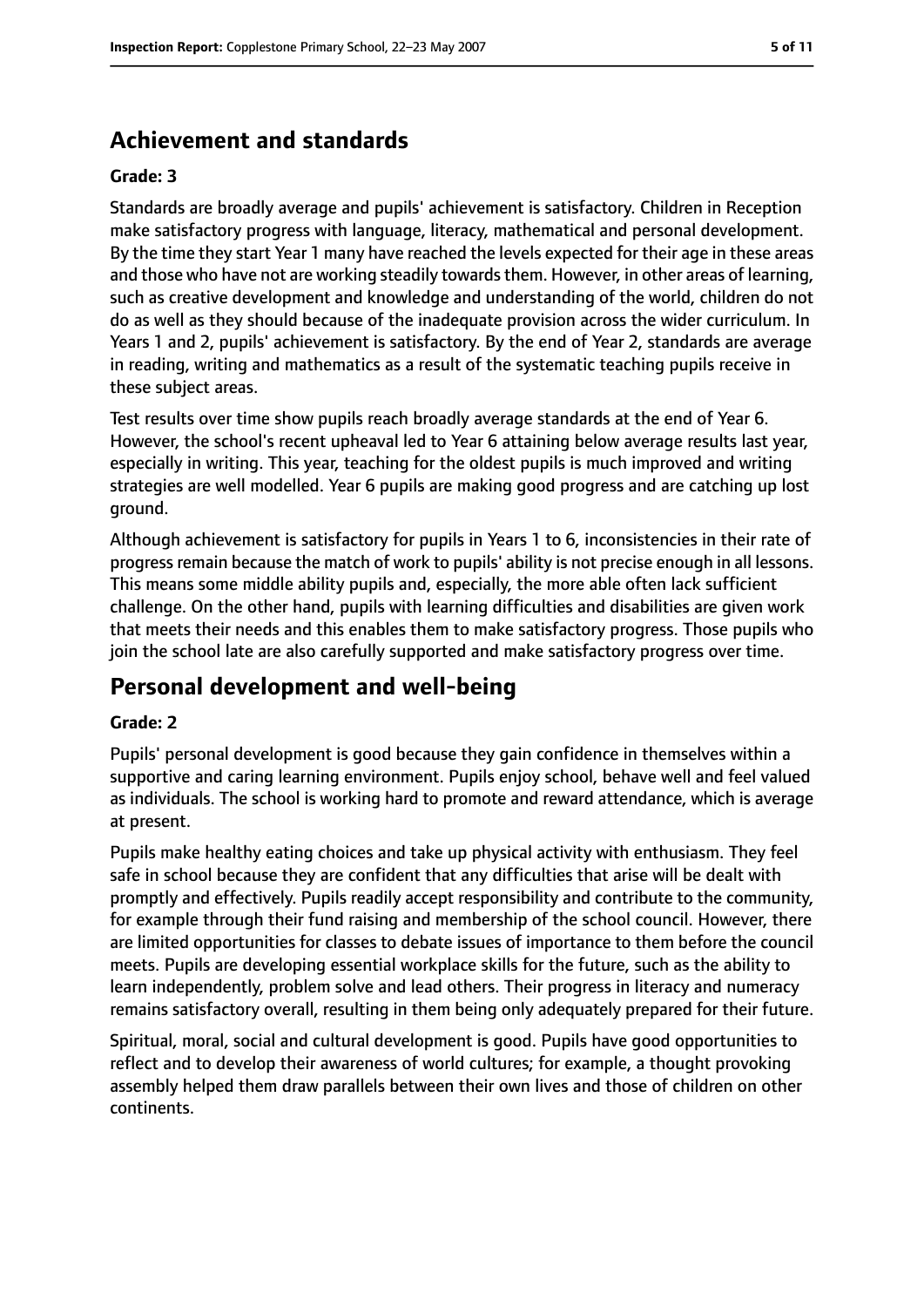## **Quality of provision**

### **Teaching and learning**

#### **Grade: 3**

Teaching and learning are satisfactory overall with some good features but inconsistencies remain. Improvements have been secured through reorganisation, closer monitoring of practice and staff training. Teachers make their expectations of behaviour clear, leading to a calm working atmosphere. Interactive whiteboards are used effectively to enhance teaching and learning. Teaching assistants enable all pupils to play a full part in lessons. Pupils appreciate the varied and sometimes stimulating learning activities organised for them.

Pupils make the best progress in lessons in which teachers have high expectations of what they can achieve and clarify for each ability group what successful learning will involve. In these lessons, teachers carefully question and assess the pupils' understanding throughout the lesson, adapting the lesson and tasks to take learning forward. In less effective lessons, there is insufficient challenge for the more able pupils in particular and the pace of learning is slower. Inadequate teaching exists in the Foundation Stage in some areas of learning although there is adequate teaching of the basic skills of literacy and numeracy. Opportunities are missed to move learning forward at each child's own pace during exploratory play through focused adult involvement based on close assessments.

Teachers' marking recognises pupils' successes but is not consistently analytical and constructively critical. This means that some pupils remain unaware of what exactly they need to do to improve their work.

#### **Curriculum and other activities**

#### **Grade: 3**

The curriculum is satisfactory. It provides well for pupils' personal development. However, the extent to which activities match the full range of each learner's capabilities is limited. There is an appropriate focus on literacy, numeracy and information and communication technology (ICT). The curriculum in the Foundation Stage is inadequate. The experiences offered are not planned and managed carefully enough to enable children to progress satisfactorily across all the recommended areas of learning. They do not help children to make links in their learning at a sufficient rate. A good range of extra-curricular activities, visits and musicians underpin the curriculum for pupils of all ages and enrich learning. Pupils particularly appreciate and benefit from the range of after school clubs, which include French, singing and many sports, such as athletics, tennis and cricket in the summer season. Pupils visit local centres of interest and places that are relevant to their learning. There is a strong emphasis on developing pupils' social and personal skills through the good personal, social and health education programme.

#### **Care, guidance and support**

#### **Grade: 3**

Pastoral care is good, providing pupils with an environment in which they feel safe and well supported. Arrangements for child protection and safeguarding pupils are thorough and well organised, and staff are attentive to the well-being of individuals. The school has for some time tracked the progress of pupils. Recently, this information has been put to good use to plan and deploy additional help to meet pupils' needs. This focused support is beginning to improve progress for those pupils who are not performing as well as they should but the full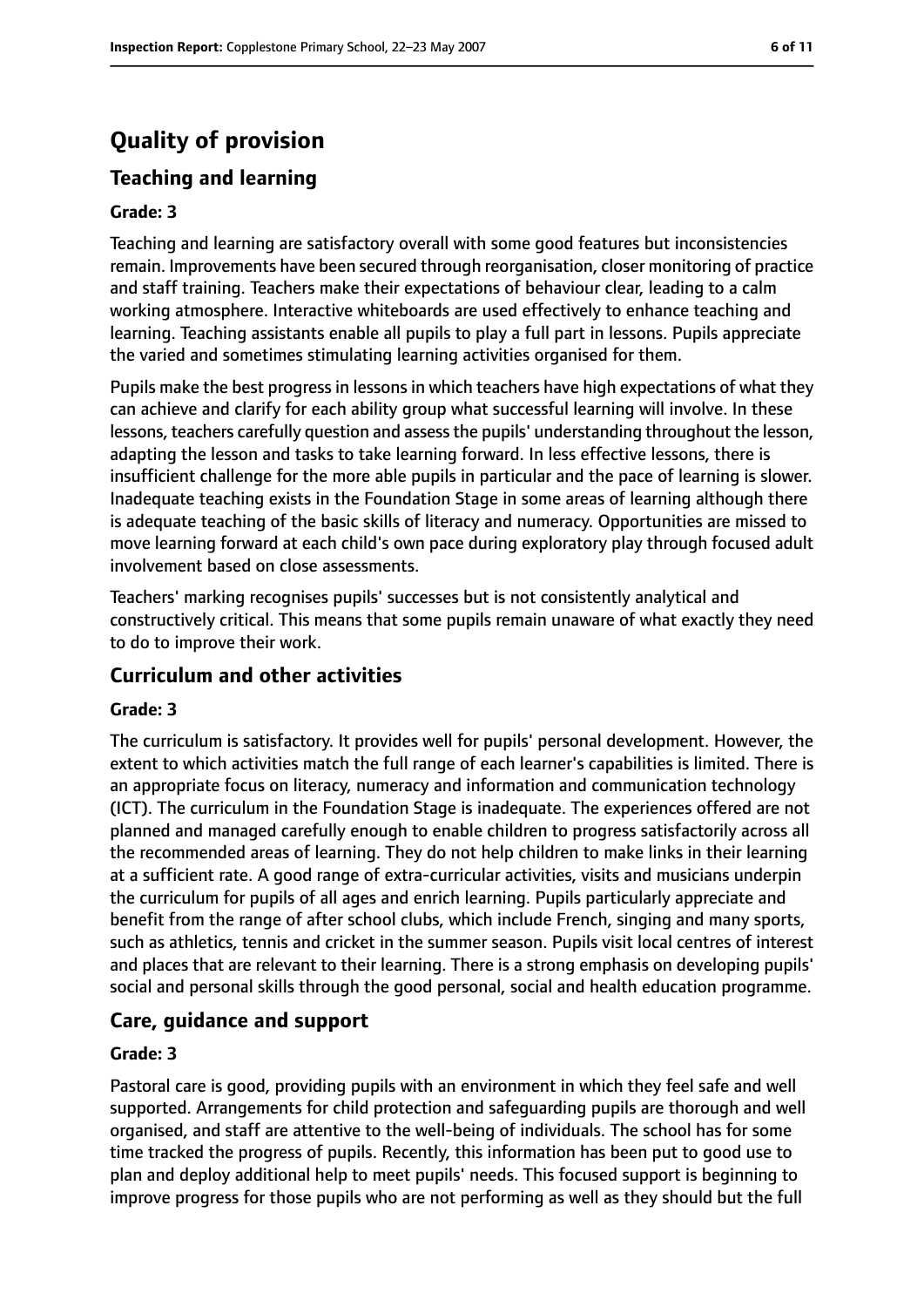impact has yet to be seen. Academic guidance for pupils is satisfactory. Teachers and support staff give pupils the help they need in lessons, but the approach to setting targets for individuals is inconsistent in its use of assessment information. The school works effectively with parents and with outside agencies to provide additional support where pupils need it.

### **Leadership and management**

#### **Grade: 3**

Last year the acting headteacher undertook an accurate audit of the school and put in place sound intervention programmes for pupils whose progress was falling behind. The recently appointed headteacher has a clear vision for the way ahead and a determination to achieve challenging goalsfor the school. He has, in a short time, made a thorough and insightful analysis of the school's strengths and key priorities for development. He has made necessary changes to the staffing structure to ensure that pupils, especially older learners, are taught satisfactorily. He is well supported by the senior subject coordinators responsible for English and mathematics. They have ably led initiatives to improve teaching, resulting in the better modelling of writing strategies and increased investigative work in mathematics. The issues for improvement from the last inspection have been addressed satisfactorily. The school is now analysing pupils' progress data more closely and putting in place strategies for improvement, although individual targets for pupils' future performance are insufficiently defined. Governors are supportive and are developing their role in challenging the school.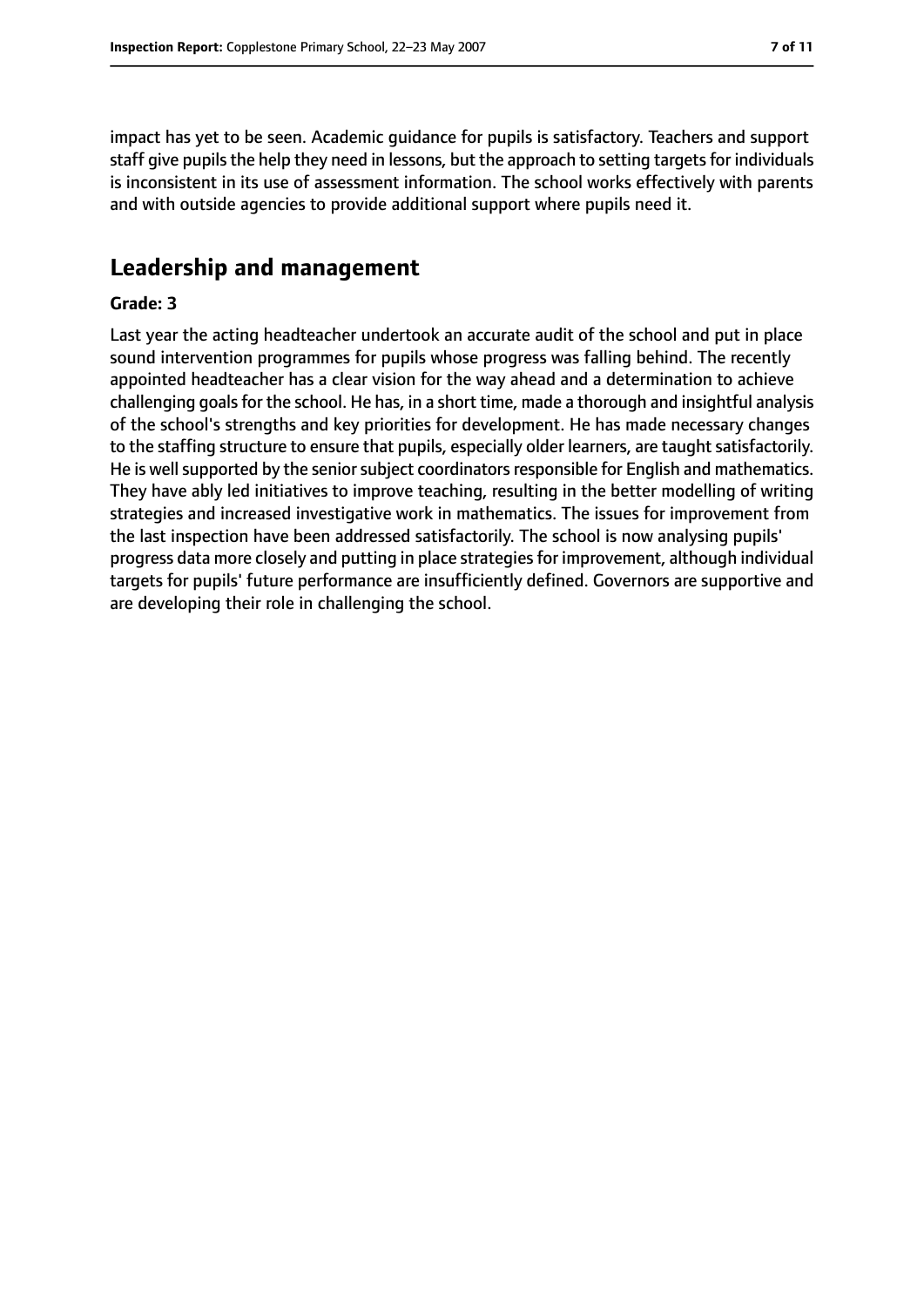**Any complaints about the inspection or the report should be made following the procedures set out in the guidance 'Complaints about school inspection', which is available from Ofsted's website: www.ofsted.gov.uk.**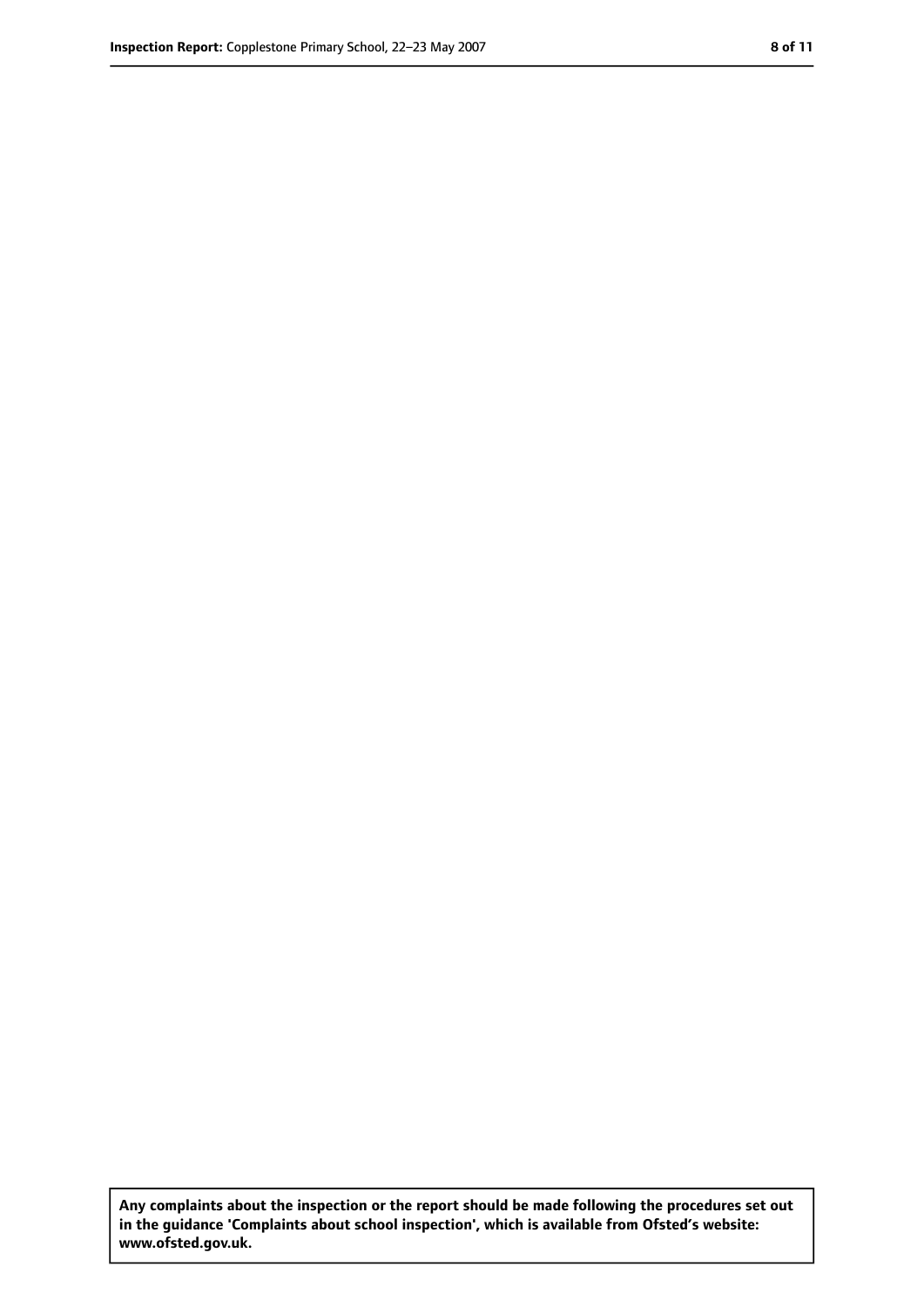#### **Annex A**

## **Inspection judgements**

| Key to judgements: grade 1 is outstanding, grade 2 good, grade 3 satisfactory, and grade 4 $\,$ | <b>School</b>  |
|-------------------------------------------------------------------------------------------------|----------------|
| inadequate                                                                                      | <b>Overall</b> |

### **Overall effectiveness**

| How effective, efficient and inclusive is the provision of education, integrated<br>care and any extended services in meeting the needs of learners? |     |
|------------------------------------------------------------------------------------------------------------------------------------------------------|-----|
| How well does the school work in partnership with others to promote learners'<br>well-being?                                                         |     |
| The quality and standards in the Foundation Stage                                                                                                    |     |
| The effectiveness of the school's self-evaluation                                                                                                    |     |
| The capacity to make any necessary improvements                                                                                                      |     |
| Effective steps have been taken to promote improvement since the last<br>inspection                                                                  | Yes |

### **Achievement and standards**

| How well do learners achieve?                                                                               |  |
|-------------------------------------------------------------------------------------------------------------|--|
| The standards <sup>1</sup> reached by learners                                                              |  |
| How well learners make progress, taking account of any significant variations between<br>groups of learners |  |
| How well learners with learning difficulties and disabilities make progress                                 |  |

### **Personal development and well-being**

| How good is the overall personal development and well-being of the<br>learners?                                  |  |
|------------------------------------------------------------------------------------------------------------------|--|
| The extent of learners' spiritual, moral, social and cultural development                                        |  |
| The behaviour of learners                                                                                        |  |
| The attendance of learners                                                                                       |  |
| How well learners enjoy their education                                                                          |  |
| The extent to which learners adopt safe practices                                                                |  |
| The extent to which learners adopt healthy lifestyles                                                            |  |
| The extent to which learners make a positive contribution to the community                                       |  |
| How well learners develop workplace and other skills that will contribute to<br>their future economic well-being |  |

### **The quality of provision**

| How effective are teaching and learning in meeting the full range of the<br>learners' needs?          |  |
|-------------------------------------------------------------------------------------------------------|--|
| How well do the curriculum and other activities meet the range of needs<br>and interests of learners? |  |
| How well are learners cared for, guided and supported?                                                |  |

 $^1$  Grade 1 - Exceptionally and consistently high; Grade 2 - Generally above average with none significantly below average; Grade 3 - Broadly average to below average; Grade 4 - Exceptionally low.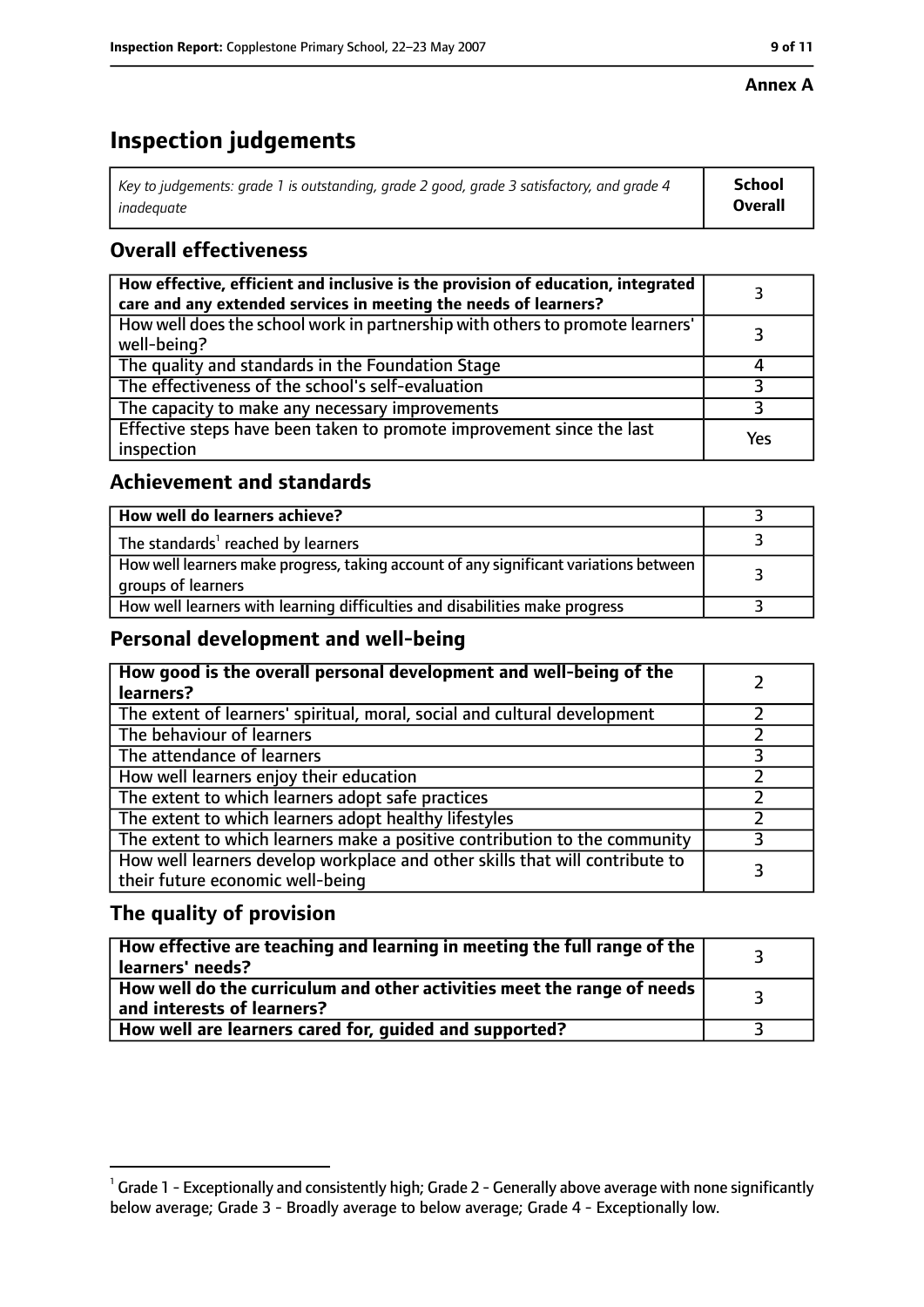## **Leadership and management**

| How effective are leadership and management in raising achievement<br>and supporting all learners?                                              | 3   |
|-------------------------------------------------------------------------------------------------------------------------------------------------|-----|
| How effectively leaders and managers at all levels set clear direction leading<br>to improvement and promote high quality of care and education |     |
| How effectively performance is monitored, evaluated and improved to meet<br>challenging targets                                                 | 3   |
| How well equality of opportunity is promoted and discrimination tackled so<br>that all learners achieve as well as they can                     | 3   |
| How effectively and efficiently resources, including staff, are deployed to<br>achieve value for money                                          | 3   |
| The extent to which governors and other supervisory boards discharge their<br>responsibilities                                                  | 3   |
| Do procedures for safequarding learners meet current government<br>requirements?                                                                | Yes |
| Does this school require special measures?                                                                                                      | No  |
| Does this school require a notice to improve?                                                                                                   | Nο  |